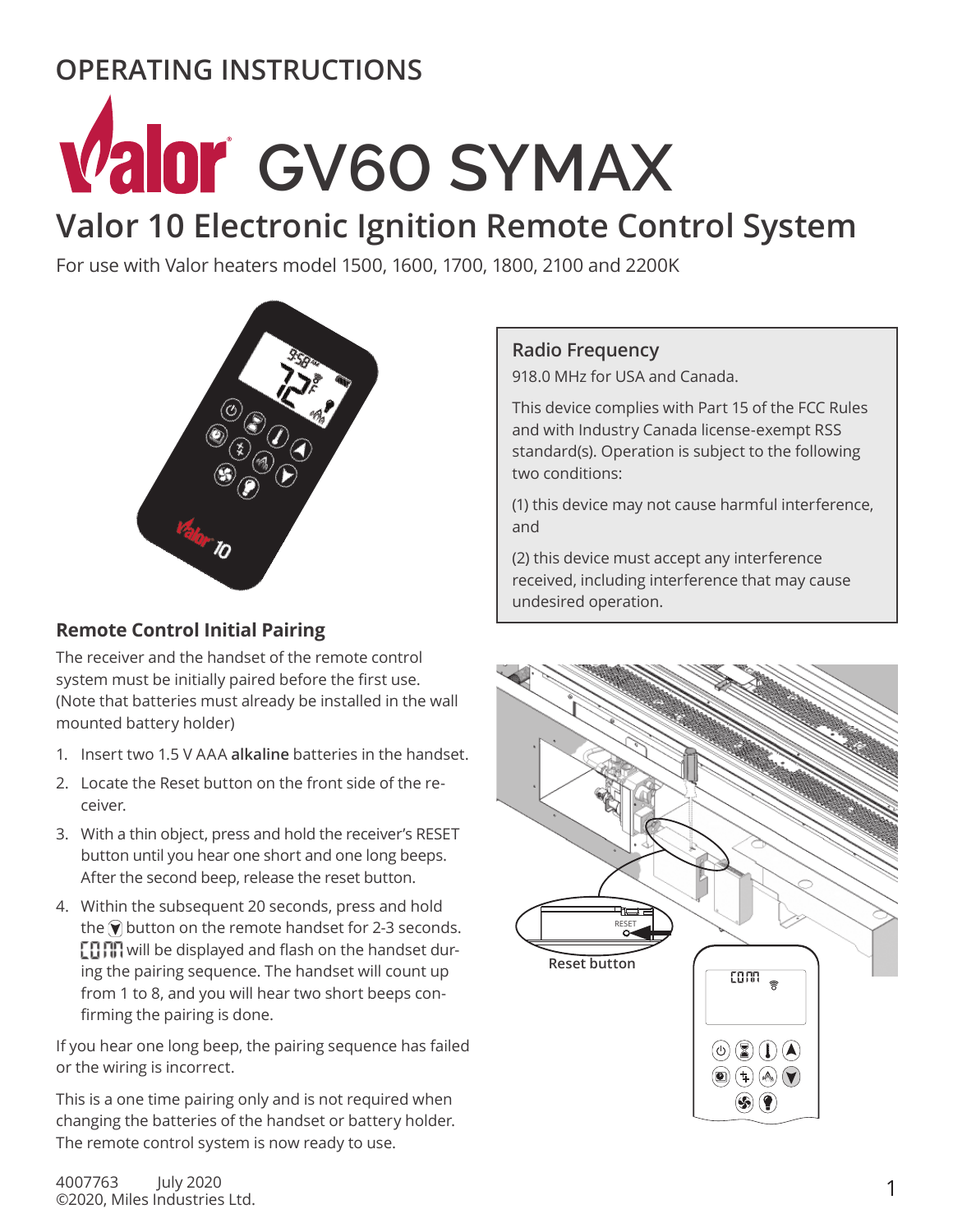## **Remote Control Operation**

**NOTE: Before using the remote control system for the first time,** the receiver and the handset must be paired. See the section *Remote Control Initial Pairing* on the first page of this manual.

## **Main Display**



熟

 $\circledcirc \circledcirc \circledcirc$ 

 $\textcircled{\tiny{A}}$   $\textcircled{\tiny{A}}$   $\textcircled{\tiny{A}}$   $\textcircled{\tiny{B}}$  $\circledast$ 

溔

 $\circledcirc$  (2) (0)  $\circledcirc$  $\textcircled{\tiny{A}}$   $\textcircled{\tiny{A}}$   $\textcircled{\tiny{B}}$  $\circledast$ 

## **To Turn On Fire**

 $\mathbb{R}^{\mathbb{C}}$  **NOTE:** When pilot ignition is confirmed, motor automatically turns to maximum flame height.

One-Button lighting (default):  $(\circ)$ Two-Button lighting:  $(\circ) + (\blacktriangle)$ simultaneously

Press and hold for 4 seconds, until 8 short beeps and a blinking series of lines confirms the start sequence has begun. Release button.

Main gas flows once pilot ignition is confirmed.

Handset automatically goes into manual mode after main burner ignition.

## **Standby Mode (Pilot Flame)**

Press and hold  $\blacktriangledown$  to set appliance to pilot flame.

**CAUTION:** If the pilot does not stay lit after several tries call your local service technician or gas supplier.

## **To Turn Off Fire**

Press  $(\Phi)$  to turn OFF.

**Note:** There is a 2 minute delay after switching off before the next ignition is possible.



**CAUTION:** Always check the fire and pilot visually to ensure they are off.

## **Flame Height Adjustment**

To increase flame height, press and hold  $\blacktriangle$ .

To decrease flame height, press and hold  $\blacktriangledown$ . You may hold the button down until the fire is set to pilot flame only.

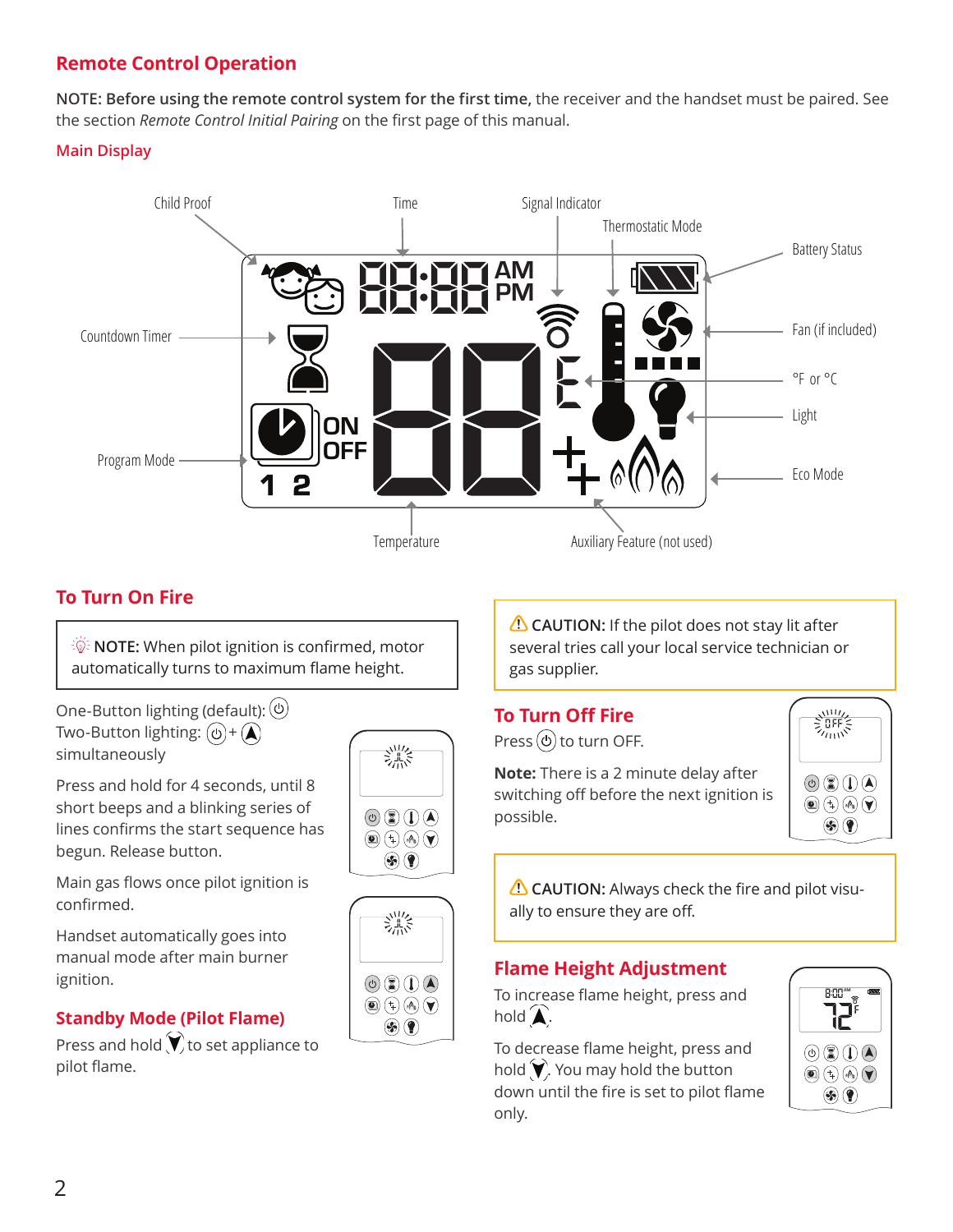## **Designated Low Fire and High Fire**

To go to low fire, double-click  $\blacktriangledown$ . "LO" is displayed.

**Note:** Flame goes to high fire first before going to low fire.

To go to high fire, double-click  $\bigwedge$  "HI" is displayed.





## **Choosing 1-Button or 2-Button Ignition**

On the remote control handset, you can choose a 1-button or 2-button ignition. You can also choose to activate or deactivate some of the functions. By default, the handset is set to a 1-button ignition.

To change from 1-button to 2-button ignition, remove the batteries, wait 10 seconds, reinsert batteries, and immediately when the display flashes, press and hold the  $\textcircled{\tiny 0}$  button for 10 seconds. ON is displayed and 1 is flashing. When change is complete,  $1$  changes to  $2$ .

To change from 2-button to 1-button ignition, proceed the same as above.  $ON$  is displayed and 2 is flashing. When change is complete, 2 changes to 1.

## **Deactivating or Activating Functions**

These functions are active by default, but can be deactivated at any time:

- Child Proof
- Program Mode
- Thermostatic Mode
- Eco Mode
- Circulating Fan Operation
- Countdown Timer

## **To deactivate functions:**

- 1. Install batteries. All icons are displayed and flashing.
- 2. While the icons are flashing, press the relevant function button and hold for 10 seconds.
- 3. The function icon will flash until deactivation is complete. Deactivation is complete when the function icon and two horizontal bars  $(\rightarrow \rightarrow)$  are displayed.

**Note:** If a deactivated button is pressed, there is no function, and the two horizontal bars are displayed.

## **To activate functions:**

- 1. Install batteries. All icons are displayed and flashing.
- 2. While the icons are flashing, press the relevant function button and hold for 10 seconds.
- 3. The function icon will continue to flash until activation is complete, and then turn solid. Activation is complete when the function icon is displayed.

## **Setting Celsius or Fahrenheit**

To change between °C and °F, press and hold  $(\circ)$  +  $\circled{?}$  simultaneously.

**Note :** °C = 24-hour clock °F = 12-hour clock

## **Setting the Time**

- 1. Press  $\left(\triangle\right)$  +  $\left(\blacktriangledown\right)$  simultaneously. **Day** flashes.
- 2. Press  $(A) + (V)$  to select a number to correspond with the day of the week.
	- $\cdot$  1 = Monday
	- $\cdot$  2 = Tuesday
	- $\cdot$  3 = Wednesday
	- $\cdot$  4 = Thursday
	- $5 =$  Friday
	- $\cdot$  6 = Saturday
	- 7= Sunday
- 3. Press  $(A) + (Y)$  simultaneously. **Hour** flashes.
- 4. To select hour press  $\left(\blacktriangle\right)$  or  $\left(\blacktriangledown\right)$ .
- 5. Press  $(\widehat{A}) + (\widehat{v})$  simultaneously. **Minutes** flash.
- 6. To select minutes press  $\left(\bigwedge\limits^{\bullet}$  or  $\left(\bigvee\limits^{\bullet}\right)$ .
- 7. To confirm, press  $(\blacktriangle)$  +  $(\blacktriangledown)$  simultaneously or wait.



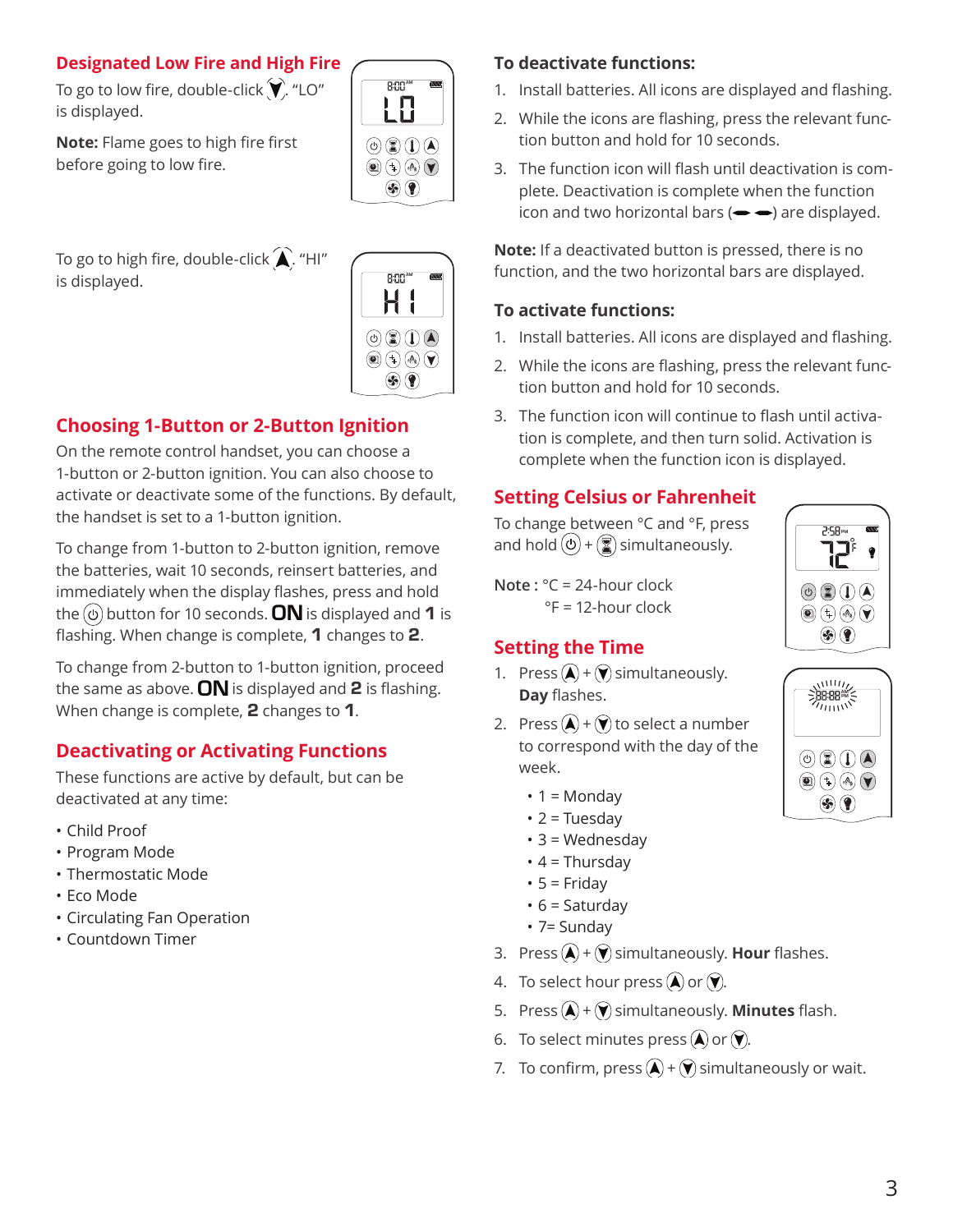## **Child Proof**

Your handset can be set to lock out all commands to the fireplace, except OFF.

## **To turn Child Proof ON:**

- 1. Press and hold  $\textcircled{4} + \textcircled{7}$  simultaneously.
- 2. Sim is displayed. Child Proof is now active.

## **To turn Child Proof OFF:**

- 1. Press and hold  $\textcircled{3} + \textcircled{7}$  simultaneously.
- 2. disappears. Child Proof is now inactive, and the handset has full function.

## **Countdown Timer**

You can set your fireplace to automatically turn off at the end of a timer.

## **To set a Countdown Timer:**

- 1. Press and hold  $\binom{2}{3}$  until  $\binom{3}{4}$  is displayed. **Hour** flashes.
- 2. Press  $(\blacktriangle)$  or  $(\blacktriangledown)$  to select Hour.
- 3. To confirm, press  $\binom{2}{3}$ . **Minutes** flash.
- 4. Press  $\left(\bigwedge\limits^{\bullet}$  or  $\left(\bigvee\limits^{\bullet}\right)$  to select Minutes.
- 5. To confirm, press  $\left(\frac{1}{2}\right)$  or wait.

## **To turn off a Countdown Timer:**

1. Press  $\binom{2}{3}$ , and the  $\binom{2}{3}$  countdown disappears.

**Note:** The Countdown Timer only works in Manual, Thermostatic, and Eco modes. Maximum countdown time is 9 hours and 50 minutes.

## **Light/Dimmer Operation**

## **On:**

Press  $($ **)**,  $\bullet$  is displayed. Light is on at preset level.

## **Off:**

Press  $\left( \mathbf{\hat{P}}\right)$ ,  $\mathbf{\hat{P}}$  disappears. Light turns off.

## **Setting:**

- 1. Press and hold  $\left( \P \right)$  until  $\P$  flashes.
- 2. To adjust light between 20-100% press  $\bigwedge$  or  $\bigvee$ .
- 3. To confirm setting either press  $\left( \P \right)$  or wait. is displayed.

**Note:** The light works independently of the pilot flame. If you want the light on but no flame, press  $(\P)$  button.

## **Circulating Fan Operation**

## **Setting:**

- 1. Press and hold  $\circledast$  until  $\circledast$  flashes.
- 2. Press  $\bigwedge$  to increase or  $\bigvee$  to decrease fan speed.
- 3. To confirm setting, either press  $\left( \clubsuit \right)$ or wait.  $\diamondsuit$  is displayed.

## **Off:**

Press  $\blacktriangledown$  until all 4 speed level bars disappear.

**Note:** When setting, if the fan was not switched off after last use, it starts automatically 4 minutes after ignition at maximum speed, and goes to the last set level after 10 seconds. The fan stops 10 minutes after the gas is OFF or at pilot.

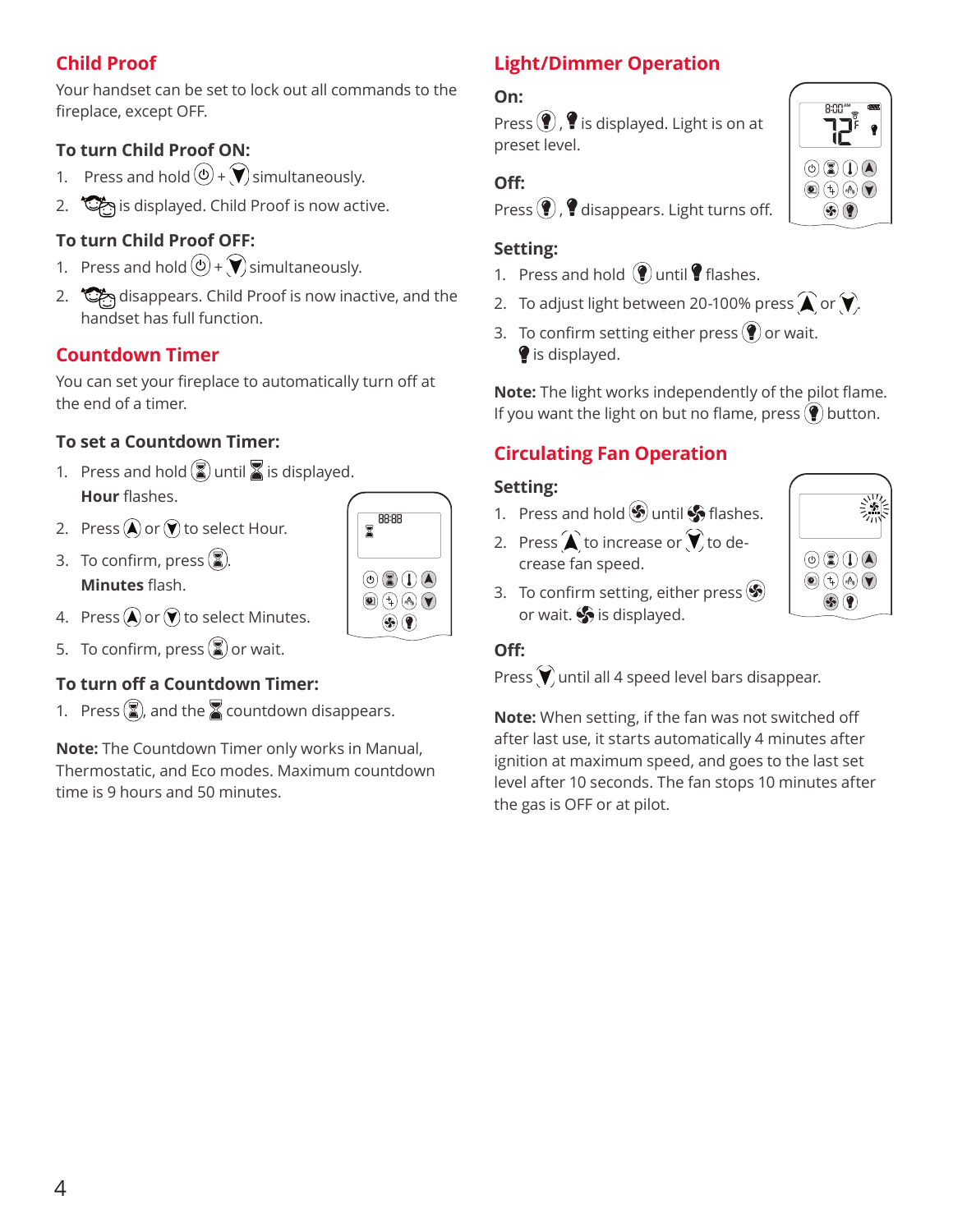## **Modes of Operation**

## **Thermostatic Mode**

The room temperature is measured and compared to the set temperature. The flame height is automatically adjusted to achieve the set temperature.



ON OFF

 $\circledcirc$  ( )  $\circledcirc$  $\textcircled{\tiny{A}}$   $\textcircled{\tiny{A}}$   $\textcircled{\tiny{B}}$  $\circledast$ 

## *D* Program Mode

The temperature is controlled by Programs 1 and 2, each of which can be set to go on and off at specific times, at a set temperature.

## **Eco Mode**

Flame height modulates between high and low. If the room temperature is lower than the set temperature, the flame height stays on high for a longer period of time. If the room temperature is higher than the set temperature, the flame height stays on low for a longer period of time. One cycle lasts

 $\circledcirc \circledcirc \circledcirc$  $\textcircled{\scriptsize{1}}\textcircled{\scriptsize{1}}\textcircled{\scriptsize{4}}\textcircled{\scriptsize{4}}\textcircled{\scriptsize{7}}$  $\circledast$ 

approximately 20 minutes.

If any of the above modes (Thermostatic, Program, or Eco) are engaged by the MyFire app over WiFi, the handset will display **APP**.

## **Manual Mode**

The on/off status of the fireplace, as well as flame height, are manually controlled by the user.

## **Thermostatic Mode**

## **On:**

Press  $\left( \mathbf{l} \right)$ . is displayed. Preset temperature displays briefly, followed by the room temperature.

## **Setting Desired Temperature:**

- 1. Press and hold  $\left(\int \mathbf{I} \cdot d\mathbf{I}\right)$  is displayed and set temperature flashes.
- 2. To adjust set temperature, press  $\mathbf{A}$  or  $\mathbf{V}$ .
- 3. To confirm, press  $\mathbb Q$  or wait.

## **Off:**

- 1. Press $(\mathbf{l})$ .
- 2. Press  $\left(\bigwedge\limits^{\bullet}$  or  $\left(\bigvee\limits^{\bullet}$  to go to Manual Mode.
- 3. Press  $\circledcirc$  to go to Program Mode.
- 4. Press (4) to go to Eco Mode.

## **Program Mode**

## **On:**

 $Press$   $\left(\bigcircright)$ . 1 or 2, ON or OFF are displayed.

## **Off:**

- 1. Press  $\left( \bigcirc n, A \right)$ , or  $\left( \bigvee n \right)$  to go to Manual Mode.
- 2. Press  $\bigcup$  to go to Thermostatic Mode.
- 3. Press  $\binom{4}{3}$  to go to Eco Mode.

**Note:** The set temperature for Thermostatic Mode is the temperature for the ON time in Program Mode. Changing the Thermostatic Mode set temperature also changes the ON time temperature in Program Mode.

## **Default Settings:**

- ON TIME (Thermostatic) TEMPERATURE: 70°F / 21°C
- OFF TIME TEMPERATURE: " $\rightarrow$  " (pilot flame only)





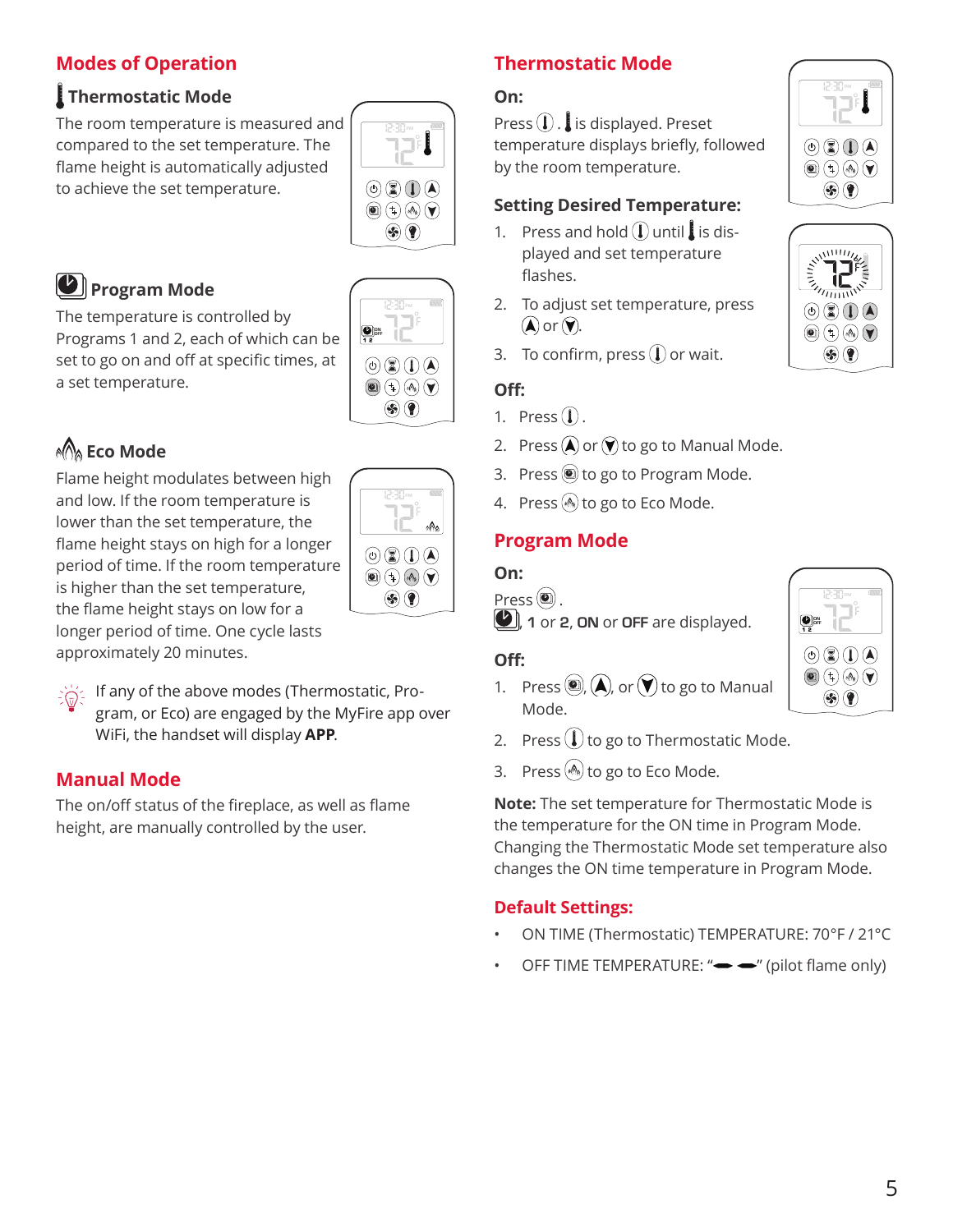## **Temperature Setting:**

- 1. Press and hold  $\textcircled{\tiny{\textcircled{\tiny{0}}}}$  until  $\textcircled{\tiny{\textcircled{\tiny{1}}}}$  flashes. ON and set temperature (set in Thermostatic Mode) is displayed.
	- $\frac{\sqrt{11}}{2}$  $\circledcirc$  ( )  $\circledcirc$  $\textcircled{\tiny{\textcircled{\tiny{A}}}}$  $\circledast$

 $\overline{M}$ 熟

 $\circledcirc$   $\circledcirc$   $\circledcirc$  $\textcircled{\tiny{\textcircled{\tiny{\#}}}} \oplus \textcircled{\tiny{\textcircled{\tiny{\#}}}} \ \textcircled{\tiny{\textcircled{\tiny{\#}}}}$  $\circledast$ 

O

- 2. To continue, press  $\circledast$  or wait.  $\circledast$ OFF displayed, temperature flashes.
- 3. Select off temperature by pressing  $\mathbf{A}$  or  $\mathbf{v}$ .
- 4. To confirm, press  $(2)$ .

**Note:** The on (Thermostatic) and off set temperatures are the same for each day.

## **Day Setting:**

- **1.** ALL flashes. Press  $\left(\bigwedge\limits^{\bullet}$  or  $\left(\bigvee\limits^{\bullet}\right)$  to choose between:
	- **ALL =** same settings ON-OFF every day
	- **SA:SU =** same settings ON-OFF Saturday and Sunday
	- **1, 2, 3, 4, 5, 6, 7 =** daily timer—unique ON-OFF settings for a single day of the week, for multiple days of the week or for every day of the week.
- 2. To confirm, press  $(2)$ .

## **ALL Selected**

## **On Time Setting (PROGRAM 1)**

- 1.  $\Box$ , **1, ON** are displayed. ALL is displayed briefly. Hour flashes.
- 2. To select hour, press  $\left(\bigwedge\limits^{\bullet}$  or  $\left(\bigvee\limits^{\bullet}\right)$ .
- 3. To confirm, press  $\left($ **O**,  $\left($ **O**, 1, ON are displayed. ALL displayed briefly. Minutes flash.
- 4. To select minutes, press  $\left(\bigwedge\limits^{\bullet}$  or  $\left(\bigvee\limits^{\bullet}\right)$ .
- 5. To confirm, press  $\left( \bigcirc \right)$



## **Off Time Setting (PROGRAM 1)**

- 1. **(A)**, **1, OFF** are displayed. ALL is displayed briefly. Hour flashes.
- 2. To select hour, press  $\bigcirc$  or  $\bigvee$ .
- 3. To confirm, press  $\left( \bigcirc \right)$ ,  $\left( \bigcirc \right)$ , 1, OFF are displayed. ALL displayed briefly. Minutes flash.
- 4. To select minutes, press  $\left(\bigwedge\limits^{\bullet}$  or  $\left(\bigvee\limits^{\bullet}\right)$ .
- 5. To confirm, press  $\left( \bigcirc \right)$

**Note:** Either continue to PROGRAM 2 and set ON and OFF times or stop programming at this point, and PROGRAM 2 remains deactivated.

**Note:** PROGRAM 1 and 2 use the same ON (Thermostatic) and OFF temperatures. Once a new ON (Thermostatic) and/or OFF temperature has been set, that temperature becomes the new default setting. **Note:** ON and OFF times programmed for PROGRAM 1 and PROGRAM 2 become the new default times.

The batteries must be removed to clear the PROGRAM 1 and PROGRAM 2 ON and OFF times and temperatures.

## **SA:SU or Daily Timer (1-7) Selected**

- Set on time and off time using the same procedure as "**ALL** Selected" above.
- Waiting to finish setting.

## **Eco Mode**

## **On:**

Press  $\binom{A}{A}$  button to enter Eco Mode.  $\binom{A}{A}$ is displayed.

Flame height modulates between high and low every 20 minutes.



## **Off:**

Press  $\binom{4}{1}$  button to exit Eco Mode.  $\binom{4}{1}$  disappears.

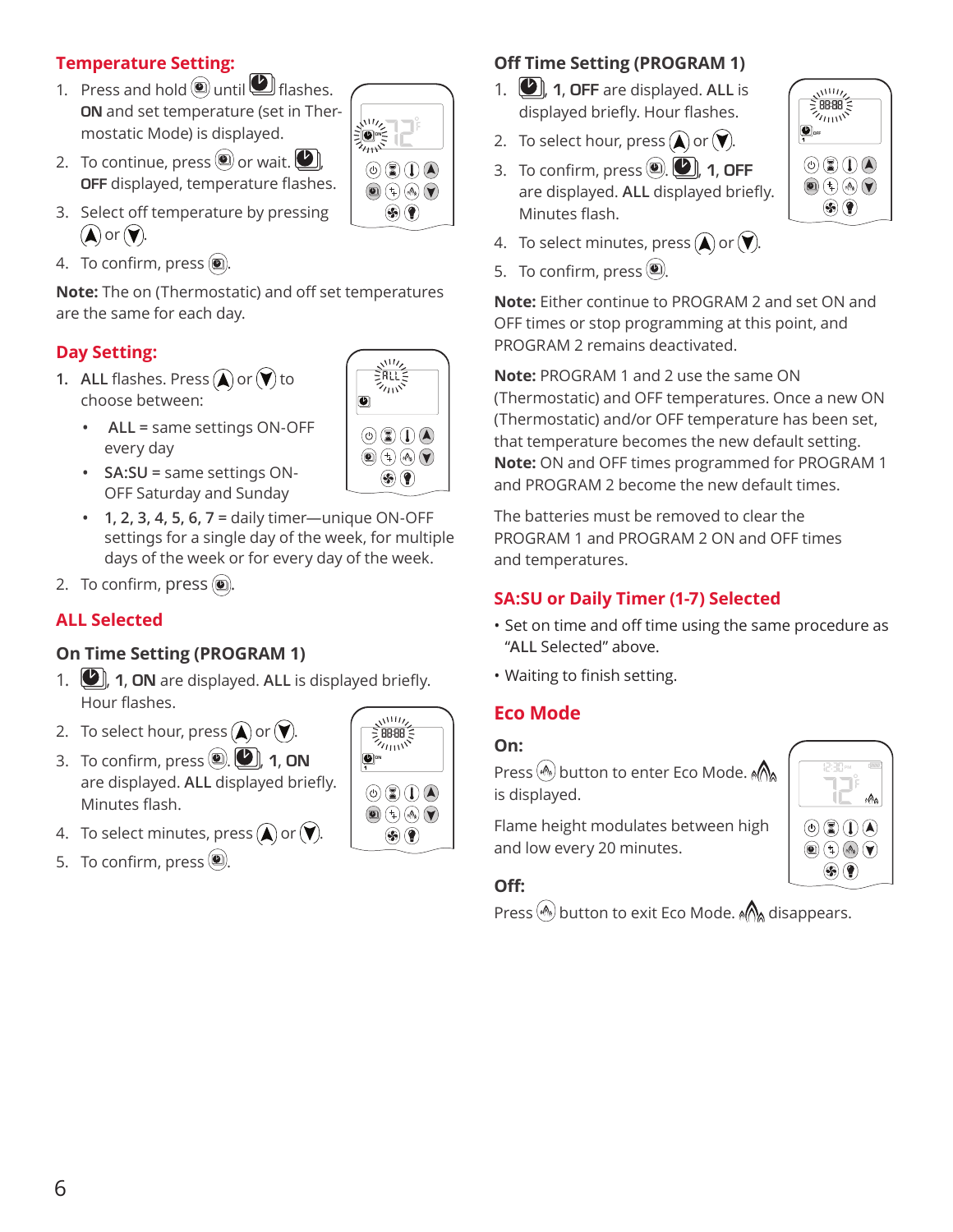## **Low Battery Indication**

**CAUTION:** Do not use a screwdriver or other metallic object to remove the batteries from the battery holder or the handset. This could cause a short circuit.

#### **Handset**

The battery icon  $\Box$  will show when the battery needs to be replaced. Replace with two 1.5 V AAA alkaline batteries.

## **Receiver**

Frequent beeps for 3 seconds when the motor turns indicate the batteries in the battery holder need to be replaced. Replace with four 1.5 V AA alkaline batteries.

## **Automatic Shut Off**

## **Countdown Timer**

At the end of countdown time period, the fire turns off. The Countdown Timer only works in Manual, Thermostatic, and Eco Modes. Maximum countdown time is 9 hours and 50 minutes.

## **Low Battery Receiver**

With low battery power in the battery holder, the system shuts off the fire completely. (This will not happen if the power is completely interrupted.)

## **Seven Day Shut Off**

The system shuts off the fire completely if there is no change in flame height for 7 days.

## **Automatic Turn Down**

#### **3 Hour No Communication Function**

The valve will turn to pilot flame if there is no communication between the handset and receiver for a 3-hour period. The fire will continue to function normally when communication is restored.